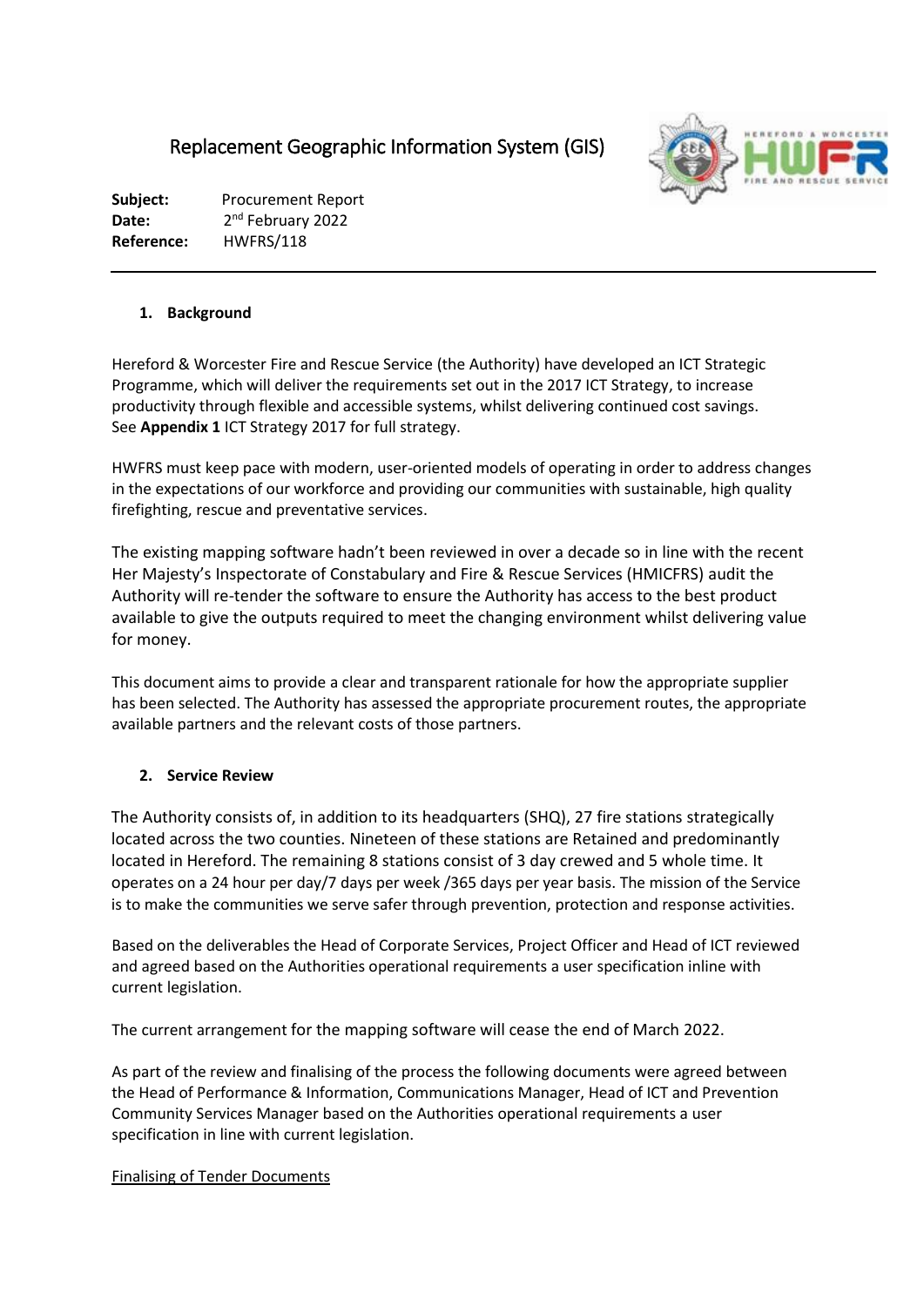- 1. Invitation to Tender, Evaluation Criteria, Specification, Questionnaire **Appendix 2**
- 2. Pricing Schedule **Appendix 3**

The specification structure was agreed and the following criteria would be used to assess the overall economic advantages of the tender proposals:-

- **Price (30%)**
- **Quality and Technical (70%)**
- **Delivery (Pass/Fail)**

The Authority requires a 3 year contract with the option to extend for a further 24 months for the provision of a single supplier to provide Geographic Information System (GIS)

#### **3. Procurement**

The Tender for the provision of a Geographic Information System was advertised on  $18<sup>th</sup>$  October 2021, with a closing date for applications on 16<sup>th</sup> November 2021.

This was undertaken as an open tender and published on the BlueLight Portal eu-supply.com

## **4. Evaluation Stage**

#### Evaluation Stages

- Stage 1- Evaluated Price (30%)
- Stage 2- Quality and Technical (70%)
- Stage 3- Delivery (Pass/Fail)
- Stage 4- HWFRS requested further clarification/amplification

Evaluation questions were based on the following overarching criteria and weighted scores:

| <b>Award Criteria</b> | Weightings |
|-----------------------|------------|
| Price                 | 30%        |
| Quality               | 70%        |
| Delivery              | Pass/Fail  |
| <b>TOTAL</b>          | 100%       |

Bids were received from the following two suppliers

- 1. Cadcorp
- 2. Esri UK Ltd

## **Stage 1- Price (30%)**

A full cost evaluation was carried out on all of the suppliers returned pricing schedules based on the contract period (3 years).

## **Stage 2- Quality and Technical (70%)**

The suppliers tenders submissions were reviewed against the above criteria and specification (**Appendix 2**) with the evaluation panel consisting of Head of Performance & Information and Performance & Information Manager, agreeing, through consensus, an overall score for each question.